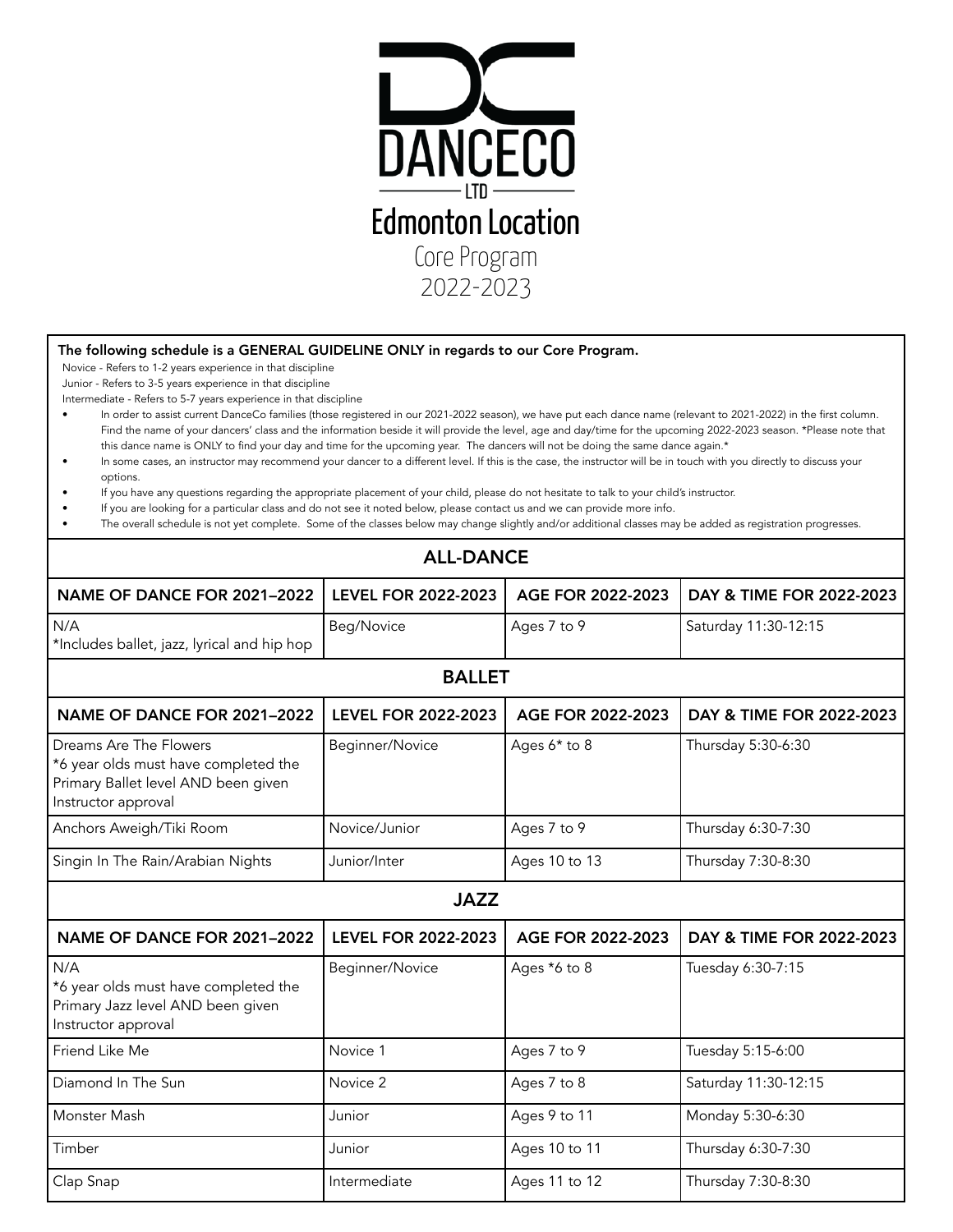| Just Dance                                                                                                                 | Intermediate               | Ages 12 to 13     | Monday 6:15-7:15         |  |  |
|----------------------------------------------------------------------------------------------------------------------------|----------------------------|-------------------|--------------------------|--|--|
| Gonna Be A Good Day                                                                                                        | Intermediate               | Ages 12 to 14     | Monday 6:30-7:30         |  |  |
| Destination Unknown/Instruction                                                                                            | Intermediate               | Ages 14 to 16     | Monday 7:15-8:15         |  |  |
| Summertime                                                                                                                 | Senior                     | Ages 15+          | Monday 8:15-9:15         |  |  |
|                                                                                                                            |                            |                   |                          |  |  |
| <b>MUSICAL THEATRE</b>                                                                                                     |                            |                   |                          |  |  |
| NAME OF DANCE FOR 2021-2022                                                                                                | <b>LEVEL FOR 2022-2023</b> | AGE FOR 2022-2023 | DAY & TIME FOR 2022-2023 |  |  |
| N/A                                                                                                                        | Beginner/Novice            | Ages 7+           | Wednesday 5:15-6:00      |  |  |
| Look What You Made Me Brew                                                                                                 | Junior/Inter               | Ages 12+          | Monday 7:30-8:15         |  |  |
| <b>HIP HOP</b>                                                                                                             |                            |                   |                          |  |  |
| NAME OF DANCE FOR 2021-2022                                                                                                | <b>LEVEL FOR 2022-2023</b> | AGE FOR 2022-2023 | DAY & TIME FOR 2022-2023 |  |  |
| Boo Squad/Little Remix<br>*6 year olds must have completed the<br>5/6 Hip-Hop level AND been given<br>Instructor approval. | Beginner/Novice            | Ages 6* to 8      | Wednesday 6:00-6:45      |  |  |
| N/A                                                                                                                        | Beginner/Novice            | Ages 10 to 13     | Wednesday 6:45-7:30      |  |  |
| Star Junior Championship                                                                                                   | Novice                     | Ages 7 to 9       | Wednesday 5:15-6:00      |  |  |
| Snoop Squad                                                                                                                | Junior                     | Ages 9 & 10       | Tuesday 4:45-5:45        |  |  |
| Youngins 4.0                                                                                                               | Junior                     | Ages 10 & 11      | Tuesday 5:45-6:45        |  |  |
| Get BIG                                                                                                                    | Junior                     | Ages 11 to 13     | Wednesday 7:30-8:30      |  |  |
| Victorious                                                                                                                 | Junior                     | Ages 12 to 14     | Tuesday 7:45-8:45        |  |  |
| Work It                                                                                                                    | Intermediate               | Ages 13 to 15     | Tuesday 6:45-7:45        |  |  |
|                                                                                                                            | <b>LYRICAL</b>             |                   |                          |  |  |
| NAME OF DANCE FOR 2021-2022                                                                                                | <b>LEVEL FOR 2022-2023</b> | AGE FOR 2022-2023 | DAY & TIME FOR 2022-2023 |  |  |
| More Than A Kingdom                                                                                                        | Beginner/Novice            | Ages 8 to 11      | Wednesday 6:00-7:00      |  |  |
| A Melody                                                                                                                   | Junior                     | Ages 12 to 14     | Wednesday 7:00-8:00      |  |  |
| The Other Side                                                                                                             | Inter/Senior               | Ages 14+          | Wednesday 8:00-9:15      |  |  |
| <b>ACRO</b>                                                                                                                |                            |                   |                          |  |  |
| NAME OF DANCE FOR 2021-2022                                                                                                | <b>LEVEL FOR 2022-2023</b> | AGE FOR 2022-2023 | DAY & TIME FOR 2022-2023 |  |  |
| N/A<br>*Dancers in their first year of acro<br>training, or with some 6 Week session<br>experience                         | Beginner/Novice            | Ages 6 to 8       | Friday 5:30-6:15         |  |  |
| N/A<br>*Dancers in their second full year of acro<br>training                                                              | Novice                     | Ages 8+           | Friday 6:15-7:15         |  |  |
| N/A<br>*Dancers recommeded for Junior level                                                                                | Junior                     | Ages 10+          | Friday 7:15-8:15         |  |  |
| <b>TAP</b>                                                                                                                 |                            |                   |                          |  |  |
| NAME OF DANCE FOR 2021-2022                                                                                                | <b>LEVEL FOR 2022-2023</b> | AGE FOR 2022-2023 | DAY & TIME FOR 2022-2023 |  |  |
| N/A                                                                                                                        | Beg/Novice                 | Ages 7 to 9       | Saturday 12:15-1:00      |  |  |